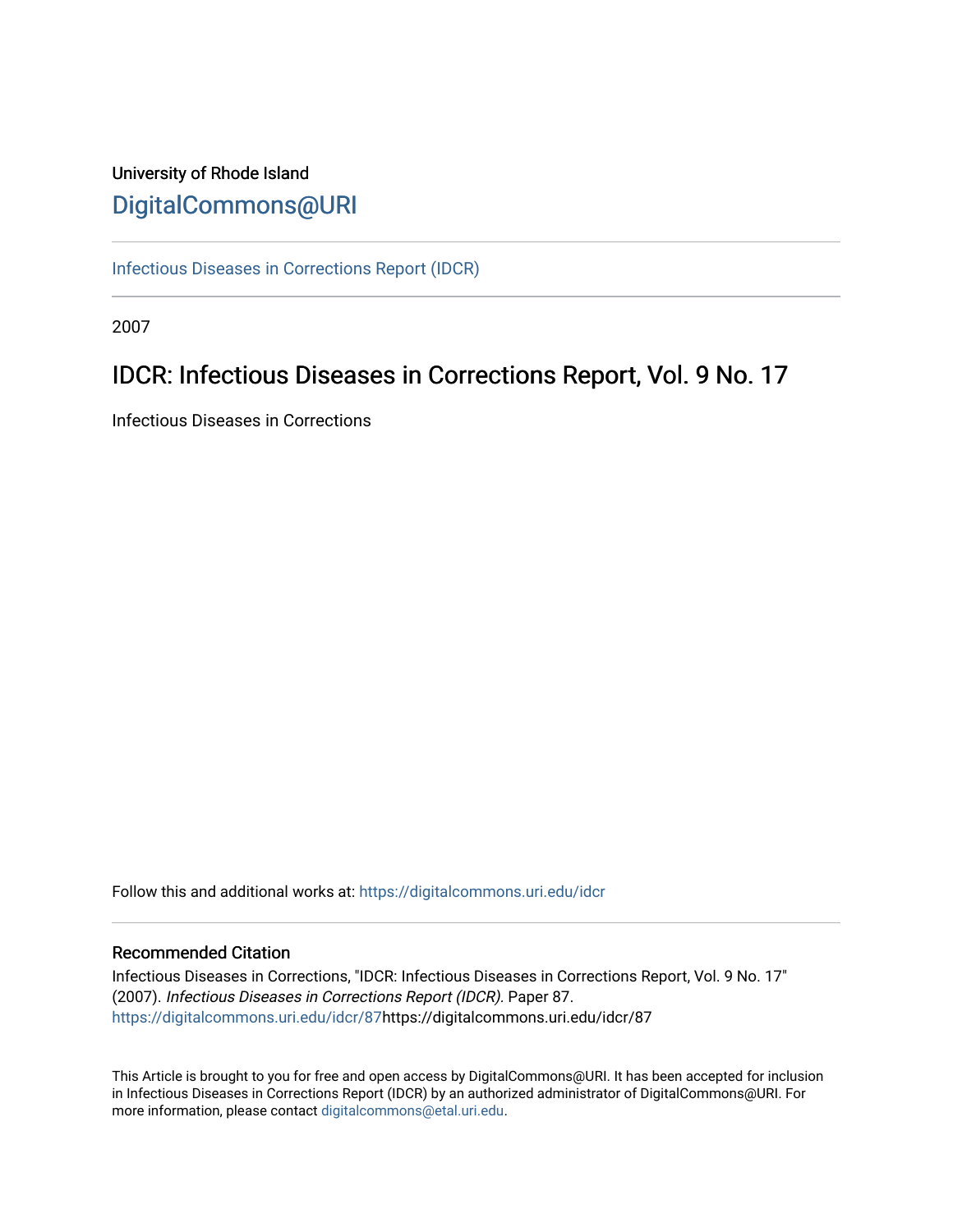

#### **FORMERLY HEPP Report**

Summer 2007 Vol. 9, Issue 17

### **INFECTIOUS DISEASES IN CORRECTIONS REPORT** JOINTLY SPONSORED BY MEDICAL EDUCATION COLLABORATIVE, INC.

## **ABOUT IDCR**

*IDCR, a forum for correctional problem solving, targets correctional physicians, nurses, administrators, outreach workers, and case managers. Published monthly and distributed by email and fax, IDCR provides up-to-the moment information on HIV/AIDS, hepatitis, and other infectious diseases, as well as efficient ways to administer treatment in the correctional environment. Continuing Medical Education credits are provided by Medical Education Collaborative (MEC). This activity is jointly sponsored by IDCR and Medical Education Collaborative (MEC). IDCR is distributed to all members of the Society of Correctional Physicians (SCP) within the SCP publication, CorrDocs (www.corrdocs.org).*

*IDCR and AAHIVM have united to improve the quality of health care delivery in the nation's correctional facilities by leveraging the knowledge, experience and resources of two diverse and accomplished groups of HIV and correctional health care experts.* 

**EXECUTIVE EDITOR Anne S. De Groot, MD** *Associate Professor of Medicine (Adjunct) The Warren Alpert Medical School of Brown University*

> **CHIEF EDITOR David A. Wohl, MD** *Associate Professor of Medicine University of North Carolina AIDS Clinical Research Unit*

**DEPUTY EDITORS Joseph Bick, MD** *Chief Medical Officer, California Medical Facility, California Department of Corrections*

> **Renee Ridzon, MD** *Consultant*

### **SUPPORTERS**

*IDCR is grateful for the support of the following companies through unrestricted educational grants:*

#### *Major Support: Abbott Laboratories*

*Sustaining: Gilead Sciences, Inc., GlaxoSmithKline, Schering-Plough Corp., Tibotec Therapeutics, Boehringer Ingelheim, Roche Pharmaceuticals, and Merck & Co., Inc.*

# **PERSPECTIVE: HIV BEHIND BARS: MEETING THE NEED FOR HIV TESTING, EDUCATION, AND ACCESS TO CARE**

#### **Curt G. Beckwith, M.D.**

The Miriam Hospital and the Warren Alpert Medical School of Brown University

#### **Michael Poshkus, M.D.**

The Rhode Island Department of Corrections and the Warren Alpert Medical School of Brown University

**Disclosures: Nothing to Disclose** 

#### **Introduction**

**IDCR** 

Over the last several decades, the proportion of persons incarcerated in the United States has been steadily increasing. The United States incarcerates the greatest number and the highest proportion of persons compared to any other country and by mid-year 2005, more than two million persons were incarcerated in the United States, representing one in every 145 individuals.1 Studies have demonstrated that prior to incarceration, persons engage in increased rates of high-risk behaviors including substance<br>use and risky sex.<sup>2-6</sup> In addition, there is a higher prevalence of HIV within the correctional setting compared to the community among both males and females. $7-9$  In a 1997 study, it was estimated that approximately one-quarter of all HIV-infected persons in the United States passed through the correctional system in one<br>year.<sup>10</sup> The AIDS rate has been estimated to be more than three times greater in prison than in<br>the community.<sup>11</sup> There are less data on the HIV prevalence in jails compared to prisons.<br>However, the estimated jail HIV prevalence rates range from 2.1-2.5%.<sup>12</sup> Given high rates of risk behavior in inmates and the increased HIV prevalence rates behind bars, correctional HIV testing programs provide an opportunity for persons at risk of infection to access HIV testing services, education, and for HIV-infected persons to receive care.

Persons entering correctional systems are often marginalized in their communities due to factors such as active substance abuse, mental health disorders, and racial disparities relative to the<br>delivery of health care.<sup>5,13</sup> This marginalization leads to decreased access to health care in the community. Incarceration, therefore, may be the only chance for many to access HIV testing services and have an opportunity to receive HIV care. This may be particularly true for racial and ethnic minorities who are disproportionatel; incarcerated in the United States and are also<br>disproportionately infected with HIV.<sup>14</sup> disproportionately infected with HIV.<sup>14</sup><br>According to the Centers for Disease Control and Prevention (CDC), blacks and Hispanics accounted for 48% and 18% respectively of all HIV/AIDS cases diagnosed in 2005 in the US.<sup>15</sup> Incarceration provides an opportunity to intervene and provide HIV testing, medical care, and linkage to HIV services upon release from the correctional setting.

#### **Advantages to HIV Screening in Correctional Settings**

There are unique advantages to correctional HIV programs. When incarcerated, health care and prevention programs can be effectively administered because clients are logistically easier to access, clients are relieved from the financial burdens of medical care, and at least theoretically, are not engaged in ongoing risk<br>behavior.<sup>14</sup> Correctional HIV testing programs have the potential to increase the number of atrisk persons tested for HIV as well as to increase the number of persons who are aware of their HIV serostatus. HIV-infected inmates can be educated about their infection, learn how it is transmitted to others, and receive prevention counseling, and antiretroviral therapy can be initiated when indicated. Addiction treatment and mental health services can be provided in conjunction with HIV care, which serves to improve adherence with therapy both inside and outside of the correctional environment. In addition, a detailed reentry plan can be formulated to link the inmate to HIV clinical care, mental health treatment, and substance use treatment in the community upon release. Further, HIV-uninfected inmates can receive prevention counseling, which may reduce their risk of subsequent HIV infection.

Critical to the implementation of a quality correctional HIV health program is a routine HIV testing policy. HIV testing is offered in all state correctional systems within the United States; however, local policies typically govern the manner by which testing is offered. Correctional testing policies include (1) mandatory upon entrance or exit; (2) routinely offered, but not mandatory; (3) voluntary, upon request by an  $imrate$ ;  $(4)$  performed when clinically indicated,

#### **Continued on page 3**

| News & Reviews <b>Constructs</b> pg 8   |
|-----------------------------------------|
| Self-Assessment Test <b>Manual</b> Pg 9 |
|                                         |
|                                         |

If you have any problems with this fax transmission please call 800.748.4336 or e-mail us at IDCR@corrections.net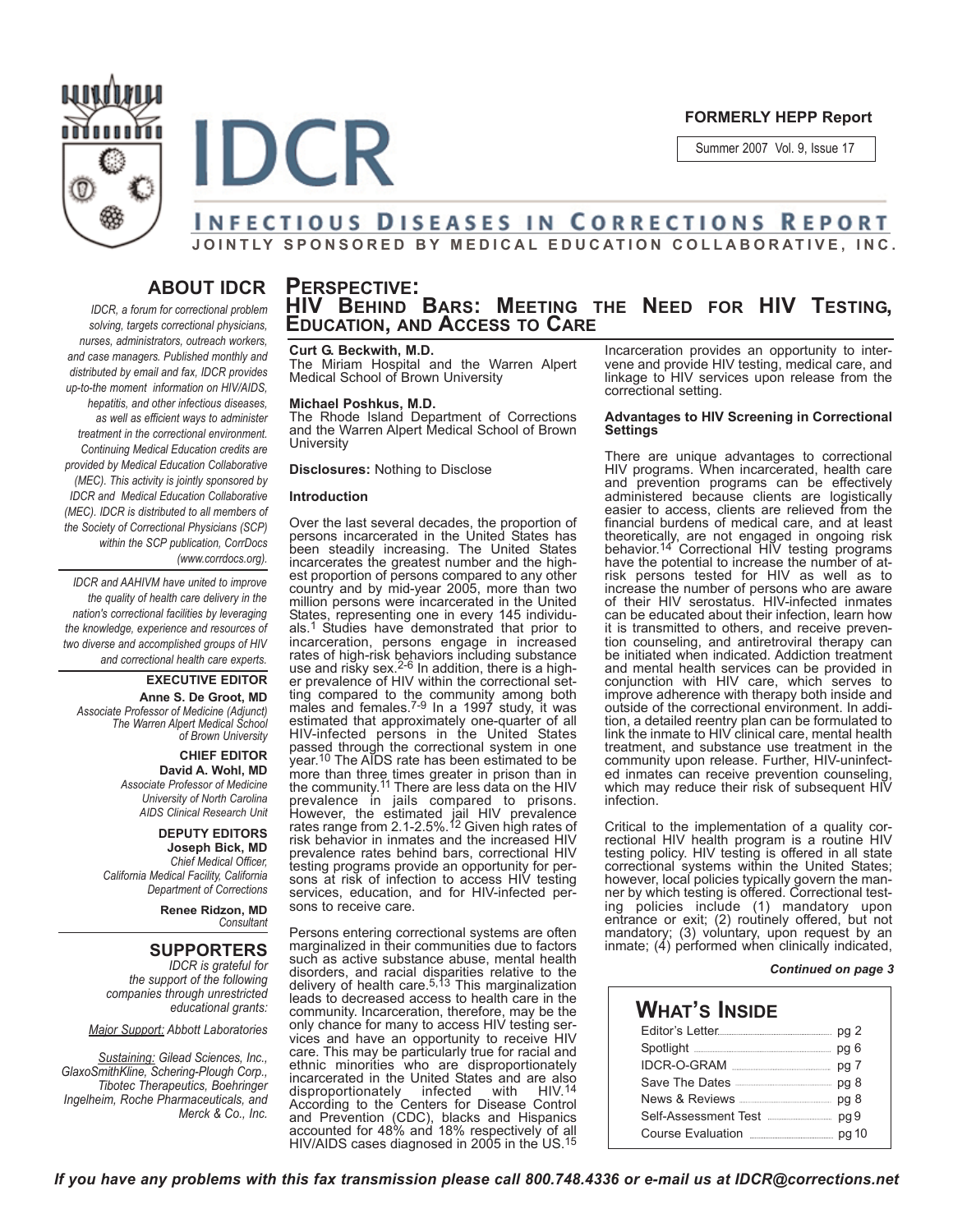# **LETTER FROM THE EDITOR**

Dear Correctional Colleagues,

As the introduction to most every article on the topic of HIV in corrections is obliged to remind us, there are a lot of people infected with the virus entering, living in and leaving our prisons and jails. Therefore, it is not surprising to hear renewed calls for correctional facilities to become a centerpiece of a broad effort to identify persons unaware of their HIV infection. The Centers for Disease Control and Prevention (CDC) recent recommendation that HIV testing be expanded to general healthcare settings has certainly fueled the latest interest in HIV screening in these settings and follow-up CDC statements regarding testing in correctional facilities are expected.

No rationale individual can disagree that incarceration provides a valuable opportunity to detect infectious diseases such as HIV, other sexually transmitted diseases, latent tuberculosis and viral hepatitis. Indeed, to not look for such infections among incarcerated individuals in our country would smack of callousness and willful disregard.

But, as always, the devil is in the details. How and when should HIV screening be done? Mandatory testing in prisons is not uncommon but raises important concerns regarding autonomy. Rapid HIV testing seems well suited for jails but some inmates are jailed for less than 48 hours and are often inebriated or intoxicated, making informed consent problematic. Is it best to test at entry only or annually during incarceration? Logistically, widespread testing will draw personnel and resources from other valuable healthcare activities. In addition, testing can be perceived as an un-funded mandate with the cost of testing itself and the expense of health care of those detected not typically provided for by those making HIV testing recommendations. The cost of antiretroviral therapy for a small proportion of prison or jail inmates can strain the zero-sum budgets of these facilities.

The many facets of this topic are reflected in the perspectives and commentaries we have assembled in this issue of the IDCR. Drs. Curt Beckwith and Michael Poshkus from Rhode Island have published widely on HIV screening in their state and provide their rationale for calls for ramped-up voluntary, optout testing for HIV as part of a comprehensive program to manage HIV/AIDS in correctional settings. Ravi Kavasery and Rick Altice, MD both of Yale offer their own view of the challenges to HIV screening of inmates. Topping off these thoughtful perspectives is a candid interview with Drs. Joe Bick and David Paar, experts in correctional healthcare, on their takes on testing.

Reading these articles, it becomes evident, even for someone such as myself who feels that HIV testing of persons in our jails and prisons must be greatly expanded, that the proposition is not a 'slamdunk'. Screening for HIV in jails and prisons is a priority but has to be accompanied by recognition that additional cases of HIV infection will be detected and that these individuals will require counseling, care and referral. If the CDC's dreams of expanded testing are to be realized, state and federal support needs to materialize. Otherwise, we are left with well-intentioned and justified recommendations that we can argue over implementing but which do not lead to the reductions in new cases of HIV we can all agree we want to see.

David A. Wohl, MD

Associate Professor of Medicine Division of Infectious Diseases AIDS Clinical Research Unit The University of North Carolina - Chapel Hill

## **Subscribe to IDCR**

Fax to **401-272-7562** for any of the following: *(please print clearly or type)* 

I would like to edit my existing contact information

I am a new IDCR subscriber and would like add my contact information

CHECK ONE: How would you like to receive IDCR?

ee Email: <u>\_\_\_\_\_\_\_\_\_\_\_\_\_\_\_\_\_\_\_\_\_\_\_</u>

Fax: eeeeeeeeeeee

@A%`: ^ACIbI!h:

STATE: \_\_\_\_\_\_\_\_

CIRCLE ALL THAT APPLY:

O Physician @ Physician Assistant @ O Nurse/Nurse Practitioner @ O Nurse Administrator  $\bigcirc$  Pharmacist  $\bigcirc$  Medical Director/Administrator  $\bigcirc$  HIV Case Worker/Counselor  $\bigcirc$  Other

#### **Faculty Disclosure**

*\*Disclosures are listed at the beginning of the articles.* The employees of Medical Education Collaborative have no financial relationships to disclose. In accordance with the Accreditation Council for Continuing Medical Education Standards for Commercial Support, the faculty for this activity have been asked to complete Conflict of Interest Disclosure forms. Disclosures are listed at the end of articles.

> **Associate Editors** Rick Altice, MD *Yale University AIDS Program*

David Paar, MD *Associate Professor of Medicine University of Texas, Medical Branch*

Dean Rieger, MD *Officer/Corporate Medical Director Correct Care Solution*

Karl Brown, MD, FACP *Infectious Disease Supervisor PHS-Rikers Island*

Ralf Jürgens *Consultant*

Joseph Paris, PhD, MD, FSCP, CCHP *Former Medical Director Georgia Dept. of Corrections*

Lester Wright, MD, MPH *Chief Medical Officer New York State Dept. of Correctional Services*

> Bethany Weaver, DO, MPH *Infectious Disease Consultant Armor Correctional Health Services*

David Thomas, MD, JD *Professor and Chairman, Division of Correctional Medicine NSU-COM*

**Editorial Board** Neil Fisher, MD *Medical Director, Chief Health Officer Martin Correctional Institute*

Lynn Taylor, MD *Assistant Professor of Medicine The Warren Alpert Medical School of Brown University*

Michael Poshkus, MD *Associate Clinical Professor The Warren Alpert Medical School of Brown University Medical Program Director Rhode Island Department of Corrections*

Louis Tripoli, MD, FACFE *Vice President of Medical Affairs Correctional Medical Services*

Josiah Rich, MD *Associate Professor of Medicine and Community Health The Warren Alpert Medical School of Brown University*

Steven F. Scheibel, MD *Medical Director Community Oriented Correctional Health Serviices*

Mary Sylla *Director of Policy and Advocacy Center for Health Justice*

Barry Zack, MPH *Executive Director Centerforce*

Eric Avery, MD *Associate Clinical Professor of Psychiatry University of Texas, Medical Branch*

Zelalem Temesgen, MD, AAHIVS *Associate Professor of Medicine Mayo Clinic College of Medicine Director, HIV Clinic Disease Consultant Division of Infectious Disease Mayo Clinic*

Jim Montalto *The Corrections Connection*

**Layout** Jose Colon *The Corrections Connection*

**Distribution**<br>Screened Images Multimedia

**Managing Editor** Elizabeth Closson *IDCR*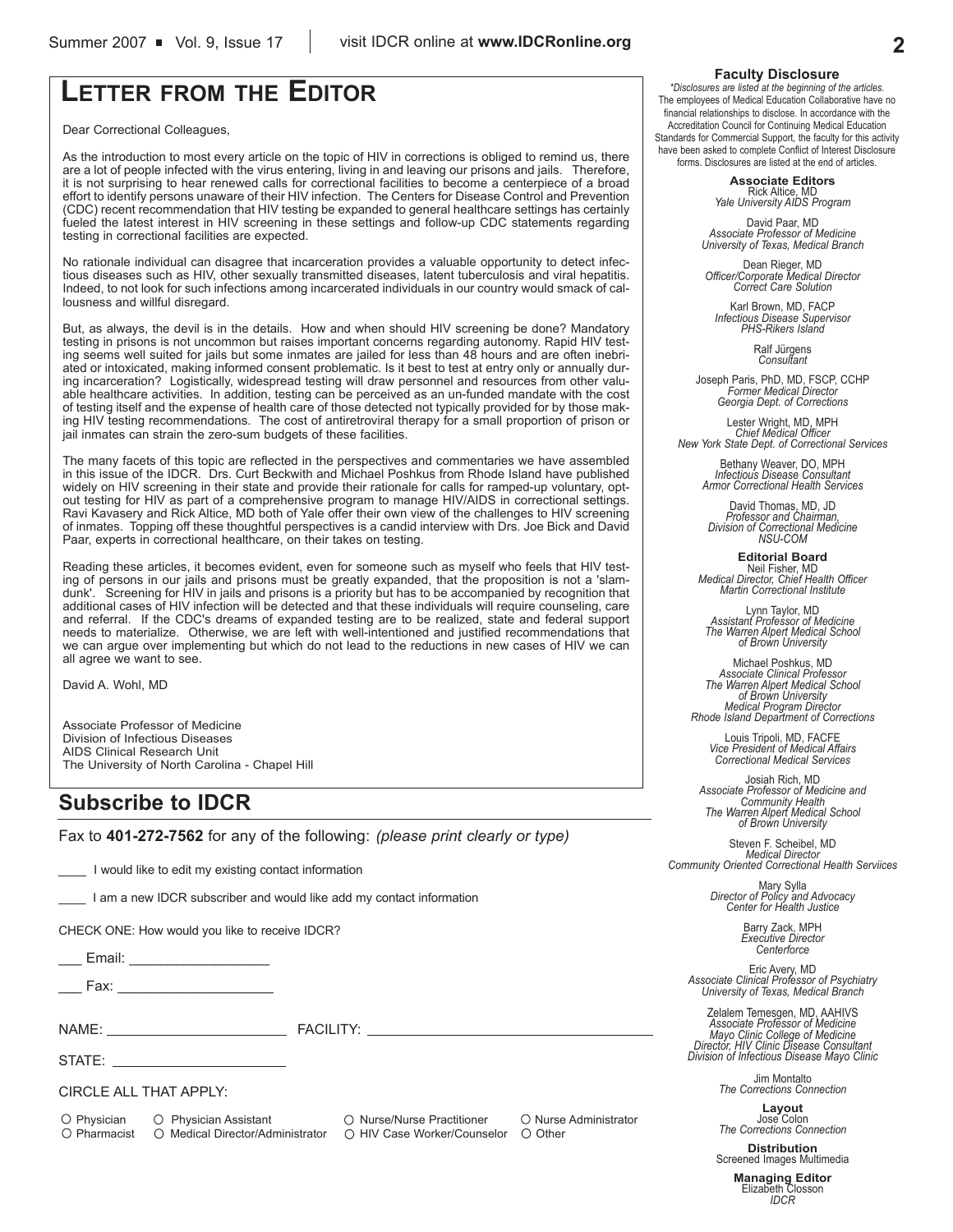#### **HIV BEHIND BARS: ...** *(continued from page 1)*

as deemed by the correctional medical staff; and (5) ordered by the court. Most correctional facilities offer HIV testing when requested by the inmate or when a clinical syndrome consistent with HIV infection has been identified.<sup>16</sup>

#### **Approaches to HIV Screening in Prisons and Jails**

Recently the CDC has issued recommendations for expanded HIV testing in health care settings. The lynchpin of these recommendations is the proposal that HIV testing be conducted for patients in all health care settings after the patient is notified that testing will be performed unless the patient<br>declines (i.e. "opt-out" screening).<sup>17</sup> We strongly support a universal, routine, opt-out HIV testing policy in correctional settings whereby all inmates would undergo HIV testing upon entrance to the correctional facility unless declined. The ability of the inmate to decline testing is paramount because opt-out testing must be differentiated from mandatory testing. Routine opt-out testing has the advantages of decreasing stigma associated with requesting an HIV test and makes HIV testing accessible to all inmates. In an effort to improve the delivery of HIV testing services to those at risk of infection, the CDC has also recommended that voluntary opt-out HIV screening be performed in correctional health care facilities.18

Mandatory HIV testing of inmates is performed in a number of correctional institutions. While mandatory testing certainly accomplishes the objective of increasing testing among incarcerated individuals, we favor a routine opt-out policy over mandatory testing given the advantages listed above. We hope that correctional administrators and health care providers capitalize upon the opportunity that incarceration presents by engaging at-risk persons who are marginalized from the health care system. The goal should be to provide high-quality health care to individuals who cannot, or do not, otherwise access it. This includes a comprehensive HIV counseling and testing program that is accessible to all.

Incarcerated persons should have the ability to make health care decisions, such as opting-out of an HIV test if they so choose, unless there is a court order denying them of that right. HIV testing should not be punitive. Rather, the delivery of HIV and other medical services to inmates should be a component of the therapeutic and rehabilitative services from which incarcerated individuals can benefit.

Because all persons who enter the correctional system are, at one time or another, tional system are, at one time or another,<br>held in a jail system, routine HIV testing in jails offers the most comprehensive approach to HIV screening because screening at this point will reach the greatest number of people. However, jails have rapid turnover rates and short inmate stays, com-<br>plicating HIV screening efforts.<sup>16</sup> With the Food and Drug Administration (FDA) approval of a variety of rapid HIV tests, new opportunities for correctional screening programs have emerged. Rapid testing technology provides definitive antibody-negative<br>and \_preliminary \_antibody-positive \_test preliminary antibody-positive test results in approximately 20 minutes.

Although preliminary positive rapid tests need to undergo confirmatory western blot testing, rapid test results can be delivered immediately in conjunction with result-specific post-test counseling and risk reduction interventions. To promote knowledge of HIV status among inmates, routine HIV testing policies should be considered by correctional administrations and the utilization of rapid HIV testing should be evaluated for use in iail settings.

Rapid HIV testing programs with point-ofcare test result delivery have been successful in a number of non-correctional settings including labor and delivery, community outreach programs, outpatient clinics and<br>emergency rooms.<sup>18-24</sup> Rapid testing has been shown to be preferred over standard HIV testing among patients attending an urgent care center due to results being available within one testing session.25 In the April 2006 issue of *IDCR*, the Broward County Jail reported on its successes with voluntary rapid HIV testing in their jail system.<sup>26</sup> A pilot of study of rapid HIV testing at the Rhode Island Department of Corrections jail demonstrated that rapid testing was acceptable to jail detainees, was feasible to perform, and improved HIV<br>test result delivery.<sup>27</sup> Further investigation into the utilization of rapid HIV testing in the jail setting is needed including examination of rapid testing: 1) in facilities with different HIV testing policies; 2) among male and female inmates; 3) with respect to the influence of rapid HIV testing on subsequent HIV risk behavior in the community; 4) in conjunction with development of effective  $HIV$  prevention programs for use in jails; 5) with respect to cost effectiveness; and  $6$ ) with respect to safety in reducing needlestick exposures among providers.

"We strongly support a universal, routine, opt-out HIV testing<br>policy in correctional settings whereby all inmates would undergo HIV testing upon entrance to the correctional facility unless declined.

An effective HIV testing policy upon incarceration is only appropriate if comprehensive HIV clinical care services are provided within the correctional facility after diagnosis. These services should include a baseline medical evaluation with determination of CD4+ cell count and HIV plasma viral load, initiation of antiretroviral therapy for appropriate patients, prophylaxis of opportunistic infections, and screening for other conditions, including other sexually transmitted infections, tuberculosis, viral hepati-<br>tis. drug addiction. and mental illness. Vaccination for hepatitis B virus should be performed in all susceptible patients, given the risk factors for hepatitis B virus infection are identical to those for HIV infection. Furthermore, HIV care providers working

inside a correctional setting must have effective lines of communication developed with community-based HIV providers so ongoing treatment plans can be continued inside and outside the correctional setting with minimal interruption. This communication is critical to the ongoing care of persons who continually cycle through the correctional system.

#### **Conclusion**

Incarceration is a reality of our current justice system. But, incarceration brings with it an opportunity to engage our society's most at-risk individuals. We encourage and support the development of comprehensive correctional HIV programs that are comprised of the following elements: 1) routine voluntary opt-out HIV testing upon incarceration; 2) comprehensive medical evaluation; 3) provision of HIV care during incarceration, and 4) implementation of detailed reentry practices that engage community providers. Further work is needed to make this type of program more prevalent across the United States. This requires a multidisciplinary effort with input from correctional and community HIV providers, correctional medical staff, administrators, correctional officers, mental health providers, inmate advocates, and discharge planning staff, to name a few. The goal is to promote HIV education and health among our inmates that translates into reduced HIV morbidity and mortality in our communities.

#### **Stop AIDS in Prison Act of 2007 is approved by House Judiciary Committee**

The House Judiciary Committee recently passed a bill that would establish HIV/AIDS testing, treatment, and education programs in all federal prisons. The bill, entitled the "Stop AIDS in Prison Act of 2007," is aimed at preventing the spread of the HIV, both within the federal prison system and the free-community, by educating inmates on the virus's modes of transmission, prevention methods, treatment, and disease progression. Proposed HIV/AIDS programs would conduct mandatory testing upon each inmate's entry to prison and before their reentry into the community, but would allow inmates the option of declining testing unless they are known to have been exposed to the virus. The bill would require both pre and post test counseling for inmates and mandates that inmates receive their test results in a timely manner. Inmates who test seropositive for HIV must be provided with "comprehensive medical treatment" during their incarceration, in addition to prerelease counseling and linkage to community care after their release. The bill has yet to be scheduled for general debate in the House.

*Source: http://www.govtrack.us/congress /bill.xpd?bill=h110-1943*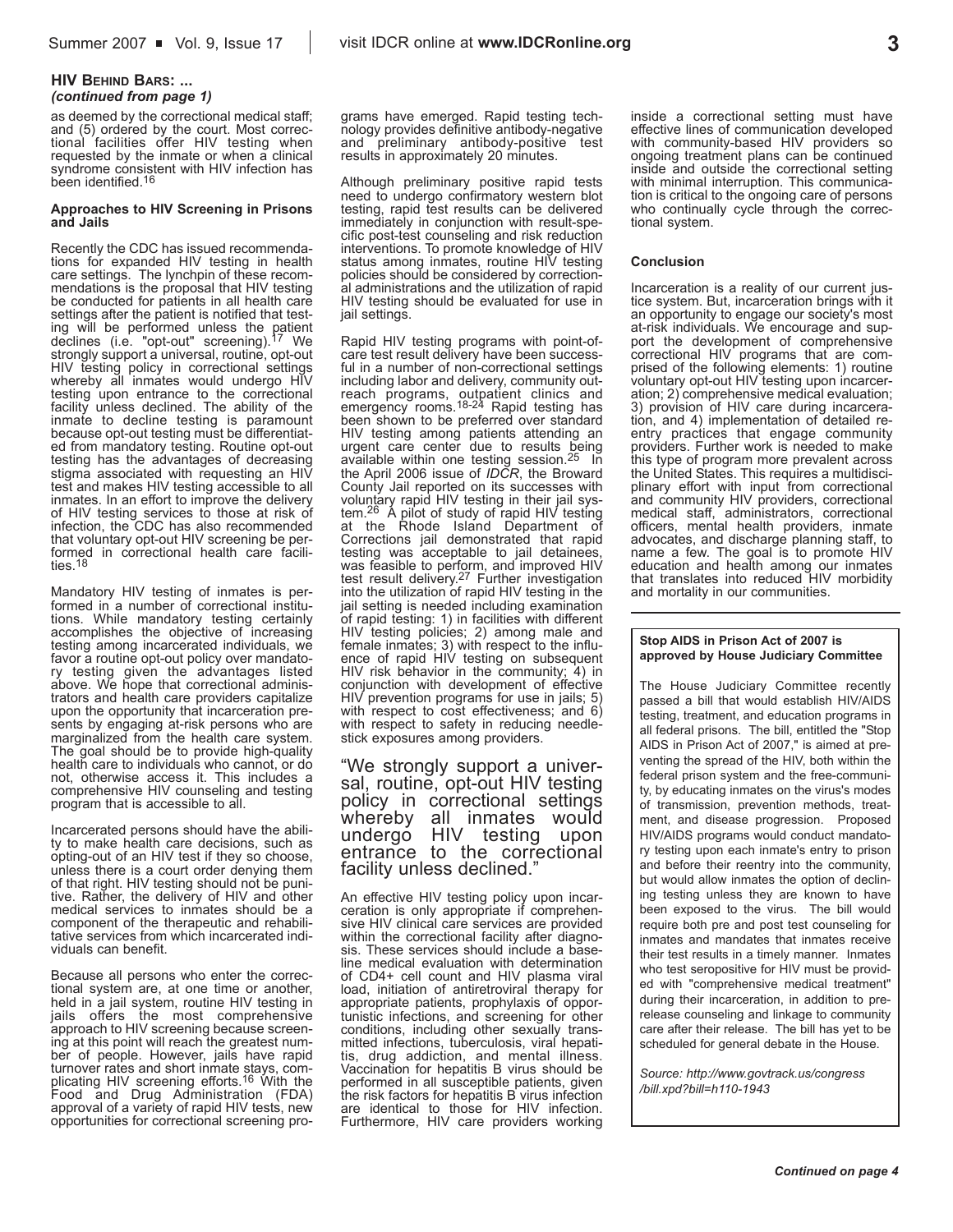### **4**

#### *Ae"erences*

*1. Harrison PM, Beck AJ. Prison and Jail Inmates at Midyear 2005. Bureau of Justice*

*Statistics, U.S. Department of Justice, May 2006. NCJ 213133. 2. MacGowan RJ, Margolis A, Gaiter J, et al. Predictors of risky sex of young men after release from prison. Int J STD & AIDS 2003;14:519-23. 3. Margolis AD, MacGowan RJ, Grinstead O, et al. Unprotected sex with multiple part-*

*ners: Implications for HIV prevention among young men with a history of incarceration. Sex Trans Dis 2006;33:175-80. 4. Wohl AR, Johnson D, Jordan W, et al. High-risk behaviors during incarceration in*

*African-American men treated for HIV at three Los Angeles public medical centers. J*

*Acquir Immune Defic Syndr 2000;24:386-92. 5. Conklin TJ, Lincoln T, Tuthill RW. Self-reported health and prior health behaviors of*

*newly admitted correctional inmates. Am J Public Health 2000;90:1939-41. 6. Mumola CJ. Substance abuse and treatment of state and federal prisoners, 1997. Bureau of Justice Statistics, U.S. Department of Justice, 1999. NCJ 172871.*

*7. Altice FL, Mostashari F, Selwyn PA, et al. Predictors of HIV infection among newly*

*sentenced male prisoners. J Acquir Immune Defic Syndr 1998;18:444-53. 8. Arriola KR, Kennedy SS, Coltharp JC, et al. Development and implementation of the Cross-site Evaluation of the CDC/HRSA Corrections Demonstration Project. AIDS*

*Educ Prev 2002;14(Suppl A):107-18. 9. Rich JD, Dickinson BP, Macalino G, et al. Prevalence and incidence of HIV among incarcerated and reincarcerated women in Rhode Island. J Acquir Immune Defic Syndr*

*1999;22:161-66. 10. Hammett T, Harmon M, Rhodes W. The burden of infectious diseases among inmates of and releasees from US correctional facilities, 1997. Am J Public Health 2002;92;1789-94.*

*11. Maruschak LM. HIV in prisons, 2001. Bureau of Justice Statistics, US Department of Justice, 2004. NCJ 202293.*

*12. Maruschak LM, HIV in Prisons and Jails 2002, Bureau of Justice Statistics, US Department of Justice, 2004. NCJ 205333.*

*13. Glaser JB. Sexually transmitted diseases in the incarcerated. An underexploited*

*public health opportunity. Sex Trans Dis 1998;25:308-09. 14. Braithwaite RL, Arriola KRJ. Male prisoners and HIV prevention: A call for action ignored. Am J Public Health 2003;93:759-63.*

*15. HIV/AIDS Surveillance Report 2005: Atlanta: US Department of Health and Human Services, Public Health Service, Centers for Disease Control and Prevention, National Center for Infectious Diseases, Division of HIV/AIDS:1-54. 16. Spaulding A, Stephenson B, Macalino G, et al. Human immunodeficiency virus in*

*correctional facilities: a review. Clin Infect Dis 2002;35:305-12. 17. Centers for Disease Control and Prevention. Revised recommendations for HIV*

*testing of adults, adolescents, and pregnant women in health-care settings. MMWR Morb Mortal Wkly Rep. 2006;55:2-17. 18. Bulterys M, Jamieson DJ, O'Sullivan MJ, et al. Rapid HIV-1 testing during labor: A*

*multicenter study. JAMA. 2004;292:219-23. 19. Forsyth BW, Barringer SR, Walls TA, et al. Rapid HIV testing of women in labor;*

*too long a delay. J Acquir Immune Defic Syndr. 2004;35:151-54. 20. Centers for Disease Control and Prevention. Rapid point-of-care testing for HIV-1*

*during labor and delivery-Chicago, IL, 2002. MMWR Morb Mortal Wkly Rep*

*2003;52:866-68. 21. Keenan PA, Keenan JM. Rapid HIV testing in urban outreach: a strategy for improving posttest counseling rates. AIDS Educ Prev 2001;13:541-50. 22.Spielberg F, Branson BM, Goldbaum GM, et al. Choosing HIV counseling and test-*

*ing strategies for outreach settings. J Acquir Immune Defic Syndr 2005;38: 348-55. 23. Kendrick SR, Kroc KA, Withum D, et al. Outcomes of offering rapid point-of-care*

*HIV testing in a sexually transmitted disease clinic. J Acquir Immune Defic Syndr*

*2005;38:142-46. 24. Kelen GD, Shahan JB, Quinn TC. Emergency department-based HIV screening and counseling: experience with rapid and standard serologic testing. Ann Emerg Med 1999;33:147-55.*

*25. Hutchinson AB, Corbie-Smith G, Thomas SB, et al. Understanding the patient's perspective on rapid and routine HIV testing in an inner-city urgent care center. AIDS*

*Educ Prev 2004;16:101-14. 26. May JP, Welch M, Jackson R. Rapid HIV Testing at the Broward County Jail, Florida. Infectious Diseases in Corrections Report; 2006; Available at http://www.idcronline.org. Accessed June 20, 2007.*

*27. Beckwith CG, Atunah-Jay S, Cohen J, et al. Feasibility and acceptability of rapid HIV testing in jail. AIDS Patient Care STDs 2007;21:41-47.*

## **ROUTINE HIV TESTING IN JAILS: ADDRESSING THE CHALLENGES**

**Ravi Kavasery ^ Frederick L. Altice, M.D.** Yale University School of **Medicine** 

**Disclosures: FA: Speaker's Bureau: Bristol-<br>Myers Squibb, Boehringer-Ingelheim,** Myers Squibb, Boehringer-Ingelheim, Roche Pharmaceuticals, Merck & Co, Inc., Abbott Laboratories, GlaxoSmithKline, and Tibotec Therapeutics: RK: Nothing to Disclose

Because prisons and jails house a population facing a disproportionate share of the burden of HIV infection and many of whom are unaware of their HIV status, these facilities serve as important sites for the testing and treatment of  $HIV<sup>1</sup>$  Routine HIV testing presents a promising opportunity for correctional institutions to provide individuals with knowledge of their HIV status, education and counseling services, and access to treatment both within the correctional setting and upon release into the community. Traditionally, prisons and jails have operated outside of the purview of our public health infrastructure. Screening of HIV within these settings provides an innovative approach to facilitate community-correctional linkages.

Jails are distinct from prisons due to their high rate of turnover, varying states of intoxication, lack of uniform intake procedures, and typically brief lengths of stay. In order to implement successful routine HIV testing programs in jails, a number of logistical challenges must be properly addressed before implementation can be successful.

A major challenge to implementing routine HIV testing in jails is choosing the optimal time to conduct testing.<sup>2</sup> Although immediate testing at intake might confer the largest public health benefit since many inmates will be released within the first few days of incarceration, such a testing approach creates additional logistical challenges. While there is never an ideal time to deliver "bad news", the timing of delivering non-emergent bad medical news (such as a preliminary positive result in an asymptomatic patient) must be carefully considered. Newly incarcerated detainees experience high rates of suicidal behavior, acute intoxication and abstinence syndromes, and psychological distress at the time of entry.<sup>3,4</sup> It is currently unclear from the empirical literature if individuals under such stresses have medical competence to "opt out" of routine testing. If individuals do not "opt out" and are provided with a "preliminary positive" despite their fragile circumstances, they are almost certainly unprepared to consider and respond to the consequences of a preliminary positive HIV test result.  $5, 6$ 

"The costs for providing care will remain a concern in our nation's jails. Jails are often under local jurisdiction and resources are often limited.

It is daunting to imagine routine HIV testing upon intake at some of the largest and busiest jails. Several hundred people may be processed daily, with intake procedures taking place 24 hours a day. While routine HIV testing might be sufficiently managed, it is often the case that staffing is suboptimal. Adding HIV testing (with associate HIV counseling for preliminary positives) will require additional inmate movement within the facility, working with inmates in various states of intoxication and withdrawal, and squeezing additional service requirements into the already-limited available time. All of this would have to be accomplished through coordinated efforts with custodial staff who typically try to avoid any unnecessary movement within the facility.

One of the unresolved issues for routine testing in jails is ensuring delivery of confirmatory HIV test results for those who test preliminarily positive. Confirmatory test results often require up to a week to receive and, given the high rates of release early in the course of incarceration, many individuals will be released without truly knowing their status. Community public health systems must be adequate to provide contact tracing after release to ensure delivering confirmatory results. For individuals who remain incarcerated, additional resources will be required to provide routine and necessary testing and provision of antiretroviral medications if medically indicated.

The costs for providing care will remain a concern in our nation's jails. Jails are often under local jurisdiction and resources are often limited. Determining who will pay for testing, counseling, and treatment must also be taken into consideration. The ability to link with public health and national health care programs must be included; not the least of these is the Medicaid program.

Prisons and jails are excluded from both general disease-specific programs (funds are channeled to public health departments and publicly run health care facilities) and third party payers (insurance, Medicare, and Medicaid typically stop upon confinement).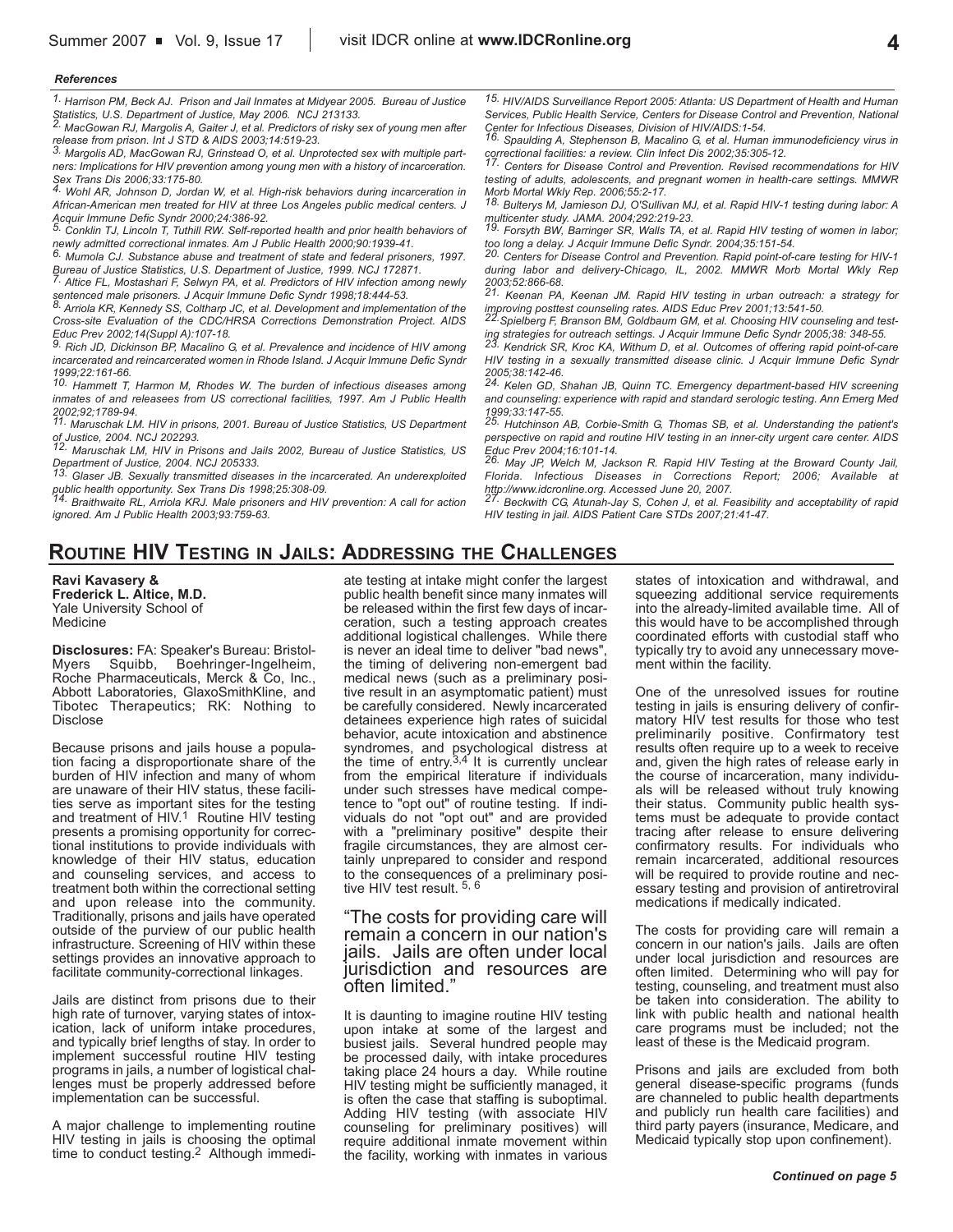#### **ROUTINE HIV TESTING IN JAILS...** *(continued from page 4)*

Although government funded programs such as Medicare, Medicaid and Ryan White subsidies exist to offset the costs of treatment, the incarcerated remain the only demographic group in this country that is broadly and specifically excluded from federal and state third party coverage for their care. On the other hand, local legislation and other legal precedents at least tacitly require that correctional facilities in the United States provide the community standard of medical care for HIV-infected inmates. Prisons and jails already face significant resource limitations in providing existing medical services to their continually increasing inmate population. It is estimated that one quarter of HIV-infected individuals in the United States pass through a correctional facility every year and it is believed that anywhere from one third to one half of these persons are unaware of their HIV sta $t$ us.<sup> $7-9$ </sup> If this is indeed the case, then prison and jail administrators face a huge financial disincentive for conducting widespread HIV screening programs in their facilities.

"Serious ethical considerations are also raised when correctional settings test individuals for HIV and initiate treatment without ensuring adequate follow-up and treatment services upon re-entry into the communitv.'

Extensive cost-benefit analyses support expanded HIV screening in all settings where the HIV seroprevalence of undiagnosed is greater than 1%.<sup>10, 11</sup> In jails, however, there is a political disincentive for correctional administrators to be viewed as providing care and spending scarce resources on prisoners. In the case of routine testing in jails in the current funding environment, jails will bear the direct costs of these programs but will not directly reap the benefits. The case for prisons may differ as many of these individuals are incarcerated for prolonged periods of time. It will therefore require a shift in philosophy by jail administrators to promote a more societal approach, perhaps with the assistance of public health incentives and support. In order for routine HIV testing to be adopted by jails, they must become part of the larger public health infrastructure. By doing so, the costs of screening and treatment could be shared more globally by the rest of society.

Programs that facilitate linkage to community-based treatment for HIV-infected prisoners are another important challenge that must be addressed for jail screening to be successful. As marginalized members of society, those with criminal records do not enjoy steady access to health care in the community and some are chronically subjected to episodic care.<sup>12</sup> Furthermore, because of the high rate of recidivism among the incarcerated, one of the major challenges to treating HIV-infected individuals is providing continuity of care as they cycle in and out of the correctional system. Understanding the effects of the unstructured interruptions in HAART care for these individuals remains an important area of study.<sup>13</sup> Serious ethical considerations are also raised when correctional settings test individuals for HIV and initiate treatment without ensuring adequate follow-up and treatment services upon re-entry into the community.

Despite these obstacles, routine HIV testing programs represent best public health practices and should be implemented. The authors are calling for review and consideration not only of the implementation of broad testing, but also for resolution of the associated challenges. While there are currently initiatives to overcome these obstacles, we still do not know how to resolve them all, even on a limited scale, much less if testing were to become universal in jails. The authors also want to underscore the mounting need for a public health approach to the delivery of correctional health care, including access to the general funding mechanisms that serve so much of the American public.

**Funding:** The authors would like to thank the National Institute on Drug Abuse for provision of a career award for Dr. Altice (K24 DA 017072).

#### *Ae"erences*

*1. Springer SA, Altice FL. Managing HIV/AIDS in correctional settings. Curr HIV/AIDS Rep. Nov 2005;2(4):165-170.*

*2. Kavasery R, Altice FL. Observations on Implementing Routine HIV Testing in Jails. AIDS Patient Care STDS. In Press.*

*3. Frottier P, Fruhwald S, Ritter K, Eher R, Schwarzler J, Bauer P. Jailhouse Blues revisited. Soc Psychiatry*

*Psychiatr Epidemiol. Feb 2002;37(2):68-73. 4. Felthous AR. Preventing jailhouse suicides. Bull Am Acad Psychiatry Law. 1994;22(4):477-488. 5. Basu S, Smith-Rohrberg D, Hanck S, Altice FL. HIV*

*testing in correctional institutions: evaluating existing strategies, setting new standards. AIDS Public Policy J. Spring-Summer 2005;20(1-2):3-24. 6. Beckwith CG, Atunah-Jay S, Cohen J, et al.*

*Feasibility and acceptability of rapid HIV testing in jail. AIDS Patient Care STDS. Jan 2007;21(1):41-47. 7. Sabin KM, Frey RL, Jr., Horsley R, Greby SM.*

*Characteristics and trends of newly identified HIV infections among incarcerated populations: CDC HIV voluntary counseling, testing, and referral system, 1992-1998. J Urban Health. Jun 2001;78(2):241-255. 8. Hammett TM, Harmon MP, Rhodes W. The burden*

*of infectious disease among inmates of and releasees from US correctional facilities, 1997. Am J Public*

*Health. Nov 2002;92(11):1789-1794. 9. Nation's capital implements new jail HIV testing.*

*AIDS Policy Law. Aug 11 2006;21(15):9. 10. Paltiel AD, Weinstein MC, Kimmel AD, et al. Expanded screening for HIV in the United States--an analysis of cost-effectiveness. N Engl J Med. Feb 10*

*2005;352(6):586-595. 11. Varghese B, Peterman TA, Holtgrave DR. Costeffectiveness of counseling and testing and partner notification: a decision analysis. Aids. Sep 10 1999;13(13):1745-1751.*

*12. Thompson AS, Blankenship KM, Selwyn PA, et al. Evaluation of an innovative program to address the health and social service needs of drug-using women with or at risk for HIV infection. J Community Health.*

*Dec 1998;23(6):419-440. 13. Springer SA, Pesanti E, Hodges J, Macura T, Doros G, Altice FL. Effectiveness of antiretroviral therapy among HIV-infected prisoners: reincarceration and the lack of sustained benefit after release to the community. Clin Infect Dis. Jun 15 2004;38(12):1754-1760.*

### **RESOURCES**

**CDC\_s National HIV Testing Resource Website** http://www.hivtest.org/

**CDC\_s Revised Recommendations for HIV Testing of Adults, Adolescents, and Pregnant Women in Health-Care Settings** http://www.cdc.gov/mmwr/preview/mmwrhtml/rr5514a1.htm

**Community HIV/AIDS Mobilization Project** http://www.champnetwork.org/

**HIV InSite (University of California San Francisco)**  http://hivinsite.ucsf.edu

**Food and Drug Administration** 

**List of HIV Tests Approved by FDA** http://www.fda.gov/cber/products/testkits.htm

**AIDS.gov Information on Types of HIV Tests** http://www.aids.gov/testing/types/index.html

**Department of Health and Human Services 2006 Adult and Adolescent Antiretroviral Treatment Guidelines** http://www.aidsinfo.nih.gov/guidelines/

**International AIDS Society-USA Panel 2006 Recommendations of the Treatment for Adult HIV Infection** http://jama.ama-assn.org/cgi/content/full/296/7/827

**National HIV/AIDS Clinician's Consultation Center** Warmline: National HIV Telephone Consultation Services **1-d00-e33-3413** PEPline: National Clincian's Post-Exposure Prophylaxis Hotline **1-ddd-44d-4e11** Perinatal Hotline: National Perinatal HIV Consultation and Referral **Services 1-ddd-44d-d7XW** 

**American Academy of HIV Medicine** http://www.aahivm.org/

**CME-accredited web-stream of "Occupational & Non-Occupational Post-Exposure Prophylaxis"** www.amc.edu/hivconference

**Slides from the NCCHC Pre-conference Seminar Infectious Diseases in Corrections: An Expert Panel October 2d, 200X** http://www.idcronline.org/archives.html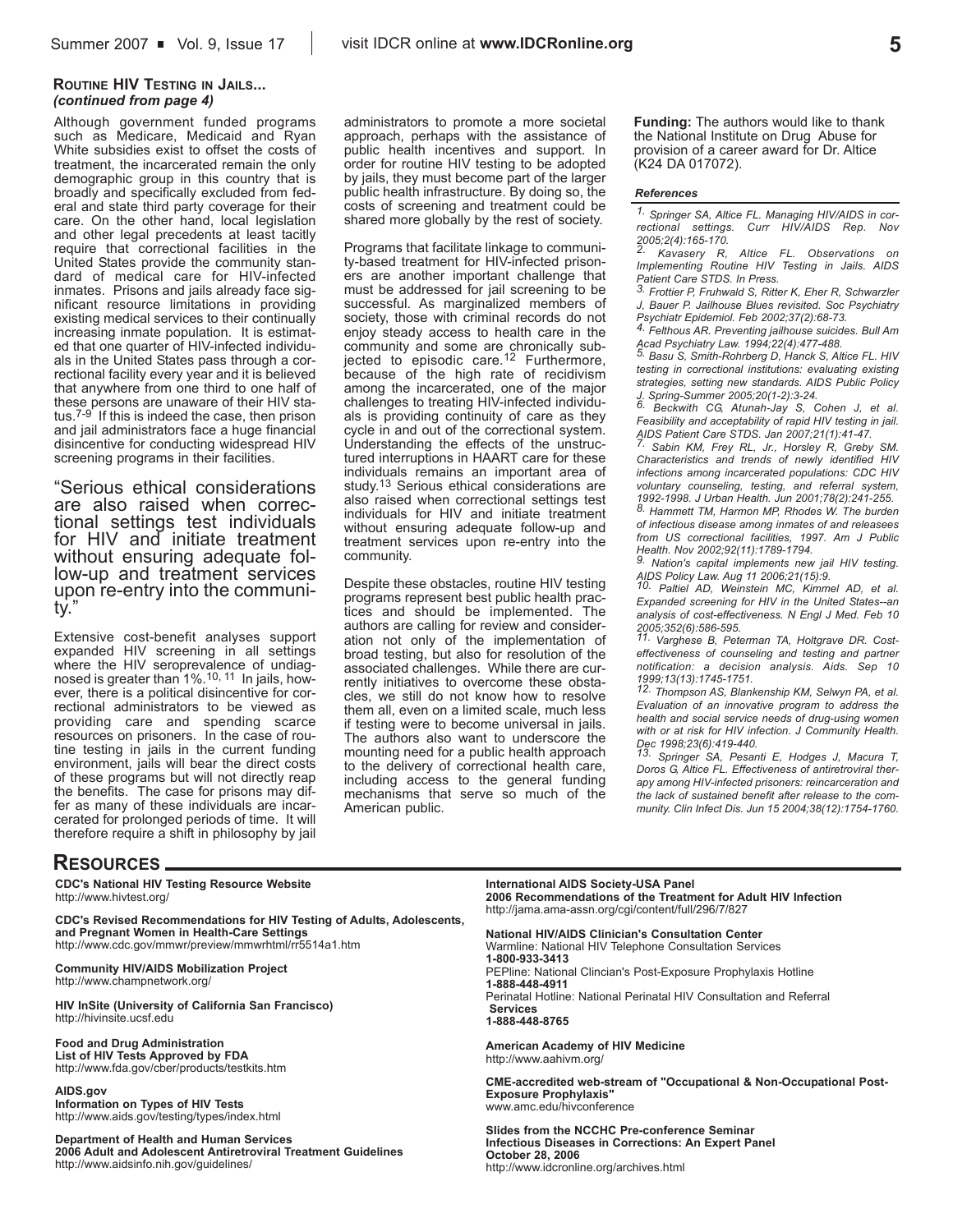## **SPOTLIGHT: ROUTINE HIV TESTING IN THE CORRECTIONAL SETTING: AN INTERVIEW WITH DR. JOE BICK AND DR. DAVID PAAR**

*To get their perspectives on the role of routine screening for HIV infection in correctional settings, IDCR intern Christine Devore recently spoke with Dr. Joseph Bick, Chief Medical Officer, California Medical Facility, and Dr. David Paar, Associate Professor of Medicine at the University of Texas.* 

#### **Christine Devore (CD): What do you see as the most significant barriers to implementing routine HIV testing in correction**al facilities?

**Dr. Joe Bick (JB):** One of the first barriers would be the enormous volume of inmates. Over three million Americans are currently incarcerated and an estimated ten million Americans enter and leave incarceration in any given year, many of whom have only short stays in jail or prison. As a result, there are many logistical challenges to ensuring routine testing in that type of setting. Incarcerated persons are moved frequently and such moves are not always coordinated between custody and medical systems. Trying to keep track of people as they move through the penal system can be difficult. Making HIV testing routine has major workload implications for correctional staff, as care providers must ensure that every inmate who undergoes HIV testing is provided with pre and post-test counseling. Ensuring that every person who tests positive has access to HIV knowledgeable providers will be difficult for many correctional facilities. Another perceived barrier is the associated cost of HIV testing and counseling. While increased testing will certainly lead to a decrease in morbidity and mortality, prevention of costly hospitalizations, and decreased risk of further transmission of HIV, the individual jail or prison may not feel the effects of these benefits.

**David Paar (DP):** I gave a talk last fall about the CDC's guidelines at a correctional meeting that included people from the community who provide services to inmates in prisons. Many of these workers were very concerned about implementing these guidelines in the prison. Some thought that prisons should not viewed as a health care setting, while others thought it would be logisticall; impossible for most prisoners to give informed consent if the CDC guidelines were implemented. That being said, I'm in favor of the CDC's new testing policies. I believe that these policies can and should be implemented. I think it is best to test prisoners upon intake, although the volume of inmates being processed would make testing difficult.

#### **CD: Some states have laws or regulations that dictate the HIV testing policies in prisons and jails. Does your state have any laws that could pose as barriers to imple**menting the CDC's recommendations?

**JB:** HIV testing regulations and laws vary from state to state. In California, there are policies and laws that can serve as disincentives for inmates to opt for HIV testing. Some of these laws can lead to restrictions on job assignments, potential housing sites, and educational opportunities for incarcerated persons. Inmates who are HIV+ may be subject to harsher penalties if they participate in

activities that involve sharing blood or bodily fluids than their HIV negative peers would face. Although some of the state's regulations are valid and reasonable, they can lead to patients deciding to forgo voluntary or optout testing.

**DP:** Texas recently passed legislation that would make HIV testing mandatory in prisons on intake. Texas had previously held a policy of routine, opt-out testing that was first implemented in 1988. Texas also passed legislation in the fall of 2005 that required prisoners to be tested before release. Although few new cases of HIV were discovered this way, the program was well-received by inmates in that there are no documented refusals for testing that I am aware of.

#### **CD: The CDC suggests that providers do not need separate, written consent for HIV testing. Rather, fgeneral consent for medical care should be considered sufficient to encompass consent for HIV test**ing." Do you feel that this form of consent is appropriate in the correctional setting?

**JB:** My personal opinion is that some type of written consent is still worthwhile in the correctional setting. The process of being The process of being booked into a jail or a prison can be an extremely disorienting experience for many people. Many of the inmates may be under the influence of alcohol or drugs upon intake and could be unsure as to what types of medical care and testing they are allowed to refuse. As a result, some type of separate consent process for HIV testing is valuable if we are going to truly have informed consent in the correctional setting.

**DP:** I believe that the longer and more complicated the consent process, the less number of people who are actually tested. Of course, everybody should be informed of testing and understand what's going on. In Texas, we use a policy of oral consent for testing. Inmates don't have to sign a consent form; we simply ask them if they want to be tested for HIV. I think that allowing oral consent could violate a person's ability to give proper consent if the process is done hastily, but we can also limit a person's ability to consent by making the process overly complicated with several forms.

#### **CD: Could the CDC\_s recommendations for informed consent deepen feelings of mistrust between correctional care providers and their inmates?**

**JB:** I think so. I believe that many of our patients are already distrustful of authority and do not implicitly understand that when we ask them if we can provide general medical care, that that also involves testing for HIV and other sexually transmitted diseases. I think it's valuable to have a separate conversation with each inmate to discuss why they should want to know their HIV status, as well as the possible benefits and outcomes of testing. This process of gaining informed This process of gaining informed consent can certainly be streamlined, but I feel that it is still valuable to keep HIV testing consent separate from consent for general medical care.

#### **CD: How do issues of confidentiality affect HIV testing in the correctional settingh**

**JB:** I think confidentiality can be a significant barrier to testing, both in the correctional setting and in other settings. Confidentiality is one of the reasons why anonymous testing elsewhere in the country has been so valuable. Once a person tests positive in a correctional setting or elsewhere, it automatically signals a chain of events that a person cannot control, including the possibility that those results will impact access to work, career choice, health care insurance, and life insurance.

For example, one challenge for our population is the ability to afford a college education after incarceration. In this country, many people join the military in order to be compensated for their education, but people who are known to be HIV positive are prohibited from joining the military. As a result, inmates who are concerned about the confidentiality of their HIV test results or of the impact of these results on their future might refuse testing. No matter how hard we stress the issue of confidentiality in the correctional setting, it's impossible to have a diagnosis such as HIV not be known by a significant portion of the employees and residents of a correctional facility. An inmate's HIV serostatus becomes part of both their medical file and custodial file. Their status is considered in every decision about housing, programming, work, school, and release. In addition, fellow inmates are very adept at figuring out a person's HIV status based upon what type of doctor an inmate sees, what medicines he receives, and how often he receive medicines.

**DP:** Confidentiality is an issue that is important to everybody, both in and out of the correctional setting. In my experience, most inmates will often risk a breech of confidentiality in order to know their own HIV status. While maintaining confidentiality is a major priority for care providers, it is also very difficult to keep a person's HIV status confidential in the correctional setting. Most inmates recognize and accept this risk when they undergo testing. I don't think that the implementation of the new guidelines, per se, will affect confidentiality.

#### **CD: Patient mistrust of care providers is often cited as a barrier to HIV testing and treatment in the correctional setting. What steps can correctional providers take to alleviate these feelings of mis**trust?

**JB:** Trust is not just a correctional issue. There a number of studies that demonstrate that patients' adherence to therapy is directly related to their belief that the therapy is going to help them and their trust for their care provider. If you're in an environment where you think your provider is not HIV knowledgeable and you don't believe that the medicines themselves are going to be of any value, then you have little incentive to get tested. Patients should be educated as to how they can benefit from knowing their HIV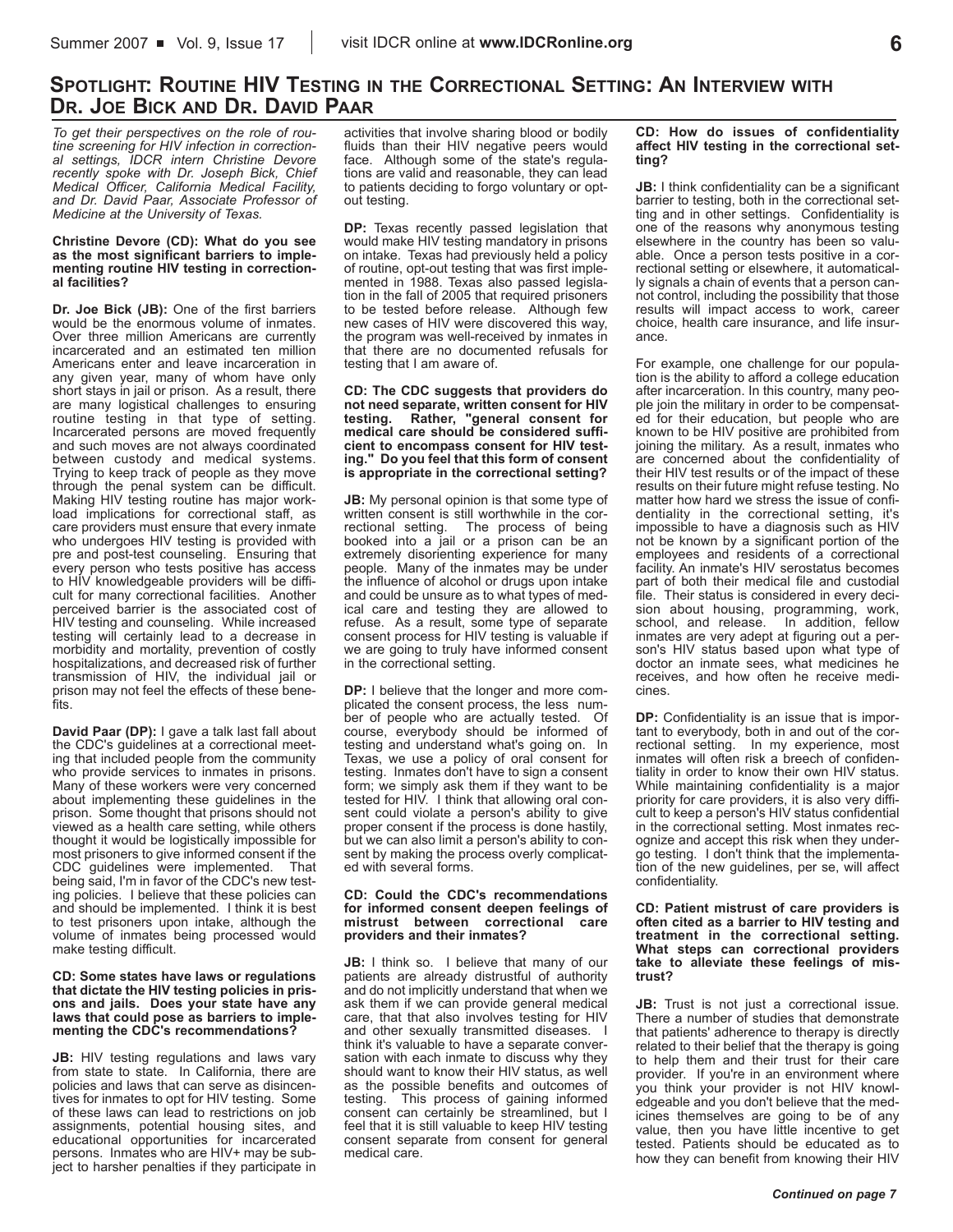### **ROUTINE HIV TESTING IN THE CORRECTIONAL SETTING...** *(continued from page 6)*

status by decreasing their likelihood to get sick and increasing their lifespan.

**DP:** I think it's important for care providers to demonstrate compassion in dealing with inmates. For example, care providers must respect an inmate's decision to refuse an HIV test, as forcing a test would only engender mistrust. I feel strongly that inmates should always have the right to opt-out of HIV testing.

#### **CD: What do you think are the most important steps for facilities to take in implementing the CDC\_s guidelines for regular, mandatory opt-out HIV testingh**

**JB:** I think it's important for each correctional system to have an in-depth conversation with everyone who will be impacted by the CDC's guidelines, including medical staff, custody officers, inmates, and the pharmaceutical staff. There is tremendous room for benefit by implementing guidelines, but also significant opportunities for doing harm if the guidelines are not implemented in a thoughtful way. For example, if a facility implements routine testing for inmates as they leave the facilities, it is likely that some of the inmates who are tested will not receive their results. Most people assume that, if they didn't hear anything about their test results, then the results must have been good. Patients could then return to the community and unknowingly pass HIV to other people.

DP: First of all, facilities must discern what steps need to be taken in order to implement routine testing. In most systems, this will require more than sending a memorandum describing the needed changes. Facilities must really examine the recommendations, understand them, and understand what needs to be done to implement them. For example, facilities need to consider how many inmates they intake, how many blood drawers they have, and how many counselors they have. Facilities must then use this assessment to prepare for a likely increase in the number of inmates being tested.

#### **CD: The CDC recommends annual testing for at-risk populations as a minimum. Do you feel that annual testing is appropriate** for incarcerated individuals?

**JB:** I would say that there's ample evidence that HIV transmission occurs in the correctional setting, albeit in low levels. The overall majority of people leaving prison with HIV were infected at entry, although we do have some data that demonstrates new cases of HIV-infection occurring during incarceration. So I think that, at least in some select correctional settings, it would be worthwhile to have follow-up, if not annual, testing. The most cost-effective part of testing will be testing people when they enter the system. I do think there is some additional benefit to testing at-risk individuals either at annual time frames or at the time of release.

**DP:** I think annual testing is appropriate. I think exactly how you target the "at-risk" population is questionable. Obviously, facilities can use self-reported questionnaires to determine individuals' behaviors that place them at risk for HIV infection. I think that providing annual voluntary testing for all inmates might be easier than attempting to assess which individuals are at risk. Facilities can also offer some sort of HIV education program so that people know what behaviors can lead to infection.

#### **CD: What are the greatest benefits to implementing routine HIV testing?**

**JB:** We know that up to a quarter of persons infected with HIV don't know their serostatus and that the prevalence among the incarcerated population is five to ten times higher than among general population. We also know that when routine opt-out testing has been implemented in corrections, inmates have generally accepted testing. Inmates are a high-risk population, who might not have tested in a setting outside of corrections. As a result, we have the opportunity to test a large population of at risk people who do not know their status.

In addition, the available therapies can decrease the likelihood of a person becoming sick with opportunistic infection and can extend their lives. This has been demonstrated both in the free community and correctional setting. We have opportunity to benefit the particular individuals with HIV. We also have the opportunity to decrease transmission of HIV to sexual and drug-using partners. Lastly, we have an opportunity to save the health care system money. People who are diagnosed with HIV when they present cost the health care system a lot of money.<br>So initiating treatment earlier can not only benefit that person and any people they've infected, but the general health care system as well.

**DP:** The statistics vary, but supposedly a quarter of Americans living with HIV do not know that they are HIV positive.<br>Incarceration provides a unique opportunity to educate, test, and treat at-risk persons in order to interrupt the HIV epidemic.

## **IDCR-O-GRAM**

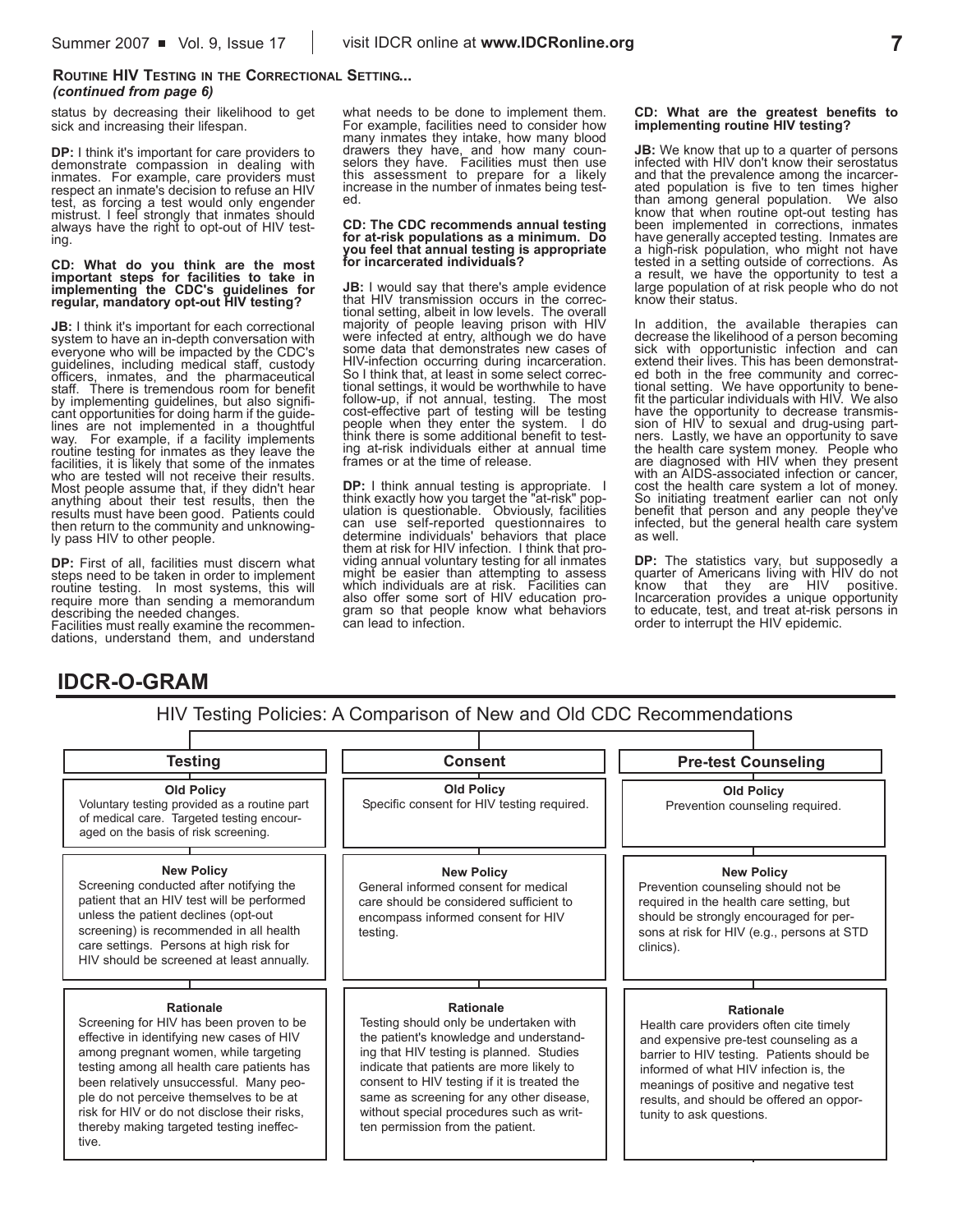# **SAVE THE DATES**

**The 17th Meeting of the International Society for Sexually Transmitted Diseases Research**  Seattle, Washington July 29 - August 1, 2007 Visit:http://www.isstdr.org/

#### **Treating HIV in the Correctional Setting**

Gainesville, FL August 10-12 Visit:www.faetc.org/Corrections/

#### **Substance Use and HIV/AIDS: Improving Outcomes in Case Management** Manhattan, NY

August 22-23 Visit:www.health.state.ny.us/diseases/aids/training/addition.htm#subuse

#### **Bridging Theory and Practice: Applying Behavioral Theo ry to STD/HIV Prevention**

Long Beach, CA September 5-6 Visit:www.stdhivtraining.org/ upcoming classes.html

#### **Correctional Medicine Institute 2007 Intensive Review in Correctional Medicine**

St. Louis, MO September 7-8, 2007 Visit:http://www.cm-institute.org

#### **HIV Therapy, Management ^ Emerging Treatment Options**

Live Satellite Videoconference & Webcast October 3, 2007 12:30-2:30 p.m. EST Visit:www.amc.edu/hivconerence 518.262.4674 or ybarraj@mail.amc.edu

#### **National Conference on**

**Correctional Health Care** Nashville, TN October 13-17 Visit:http://www.ncchc.org/education/n ational2007.html

#### **15th Annual HIV/AIDS Update and Border Health Summit** South Padre Island, TX 24 to 26 October, 2007 Visit:http://www.valleyaids.org

**AIDS in Culture IV: Explorations in the Cultural History of AIDS** Mexico City December 9-13, 2007 Visit:www.aidsinculture.org

# **NEWS AND LITERATURE REVIEWS**

**New Study Demonstrates Entecavir's Activity in Inhibiting Replication of HIVI-1, Raises Concerns Regarding Resistance to Anti-HIV-1 Drugs**

A new study found evidence that contradicts previous findings that entecavir does not inhibit replication of  $H\ddot{V}$ -1 in clinically relevant doses. The study, conducted by researchers at the Johns Hopkins University School of Medicine and the Howard Hughes Medical Institute, found that the drug, which is used to treat chronic hepatitis B virus infection (HBV), does indeed lead to 1-log10 decreases in HIV-1 RNA when administered in clinically relevant doses. These findings were based on a case study of three HIV and HBV-infected patients and included both an in vitro and in vivo analysis of the drug's effects. Entecavir had previously been recommended for use in HIV-1 and HBV coinfected individuals who required treatment for HBV, but not HIV-1, as it was not believed to inhibit replication of HIV-1 or pose any threat of causing anti-HIV drug resistance in patients. Researchers, however, also found that entecavir could select the M1847 mutation and thereby confer a high level of resistance to the antiretroviral (ARV) drugs lamivudine and emtricitabine in some patients. This discovery suggests that previous recommendations on the use of entecavir in persons who are not being treated for HIV-1 should be reconsidered in order to prevent resistance to anti-HIV-1 treatment options.

In an editorial on this topic, Dr. Martin Hirsch explained that the difference in findings between the two studies on entecavir as a replication inhibitor for HIV-1 could be the result of a difference in the sensitivity of the assays, virus strains, or amount of virus used in each of the two studies. In addition, Dr. Hirsch stated that guidelines for entecavir's use are now being reconsidered. The company that manufacturers the drug has issued a letter to health care providers to reiterate that the drug had not been evaluated in coinfected patients who were not simultaneously receiving HIV-1 treatment. Also, the Department of Health and Human Services Panel on Antiretroviral Guidelines for Adults and Adolescents no longer recommends entecavir for coinfected patients who are not also receiving anti-HIV-1 treatment.

*The HBV Drug Entecavir --- Effects on HIV-1 Replication and Resistance. McMahon M. et al. New England Journal of Medicine. 2007;356:2614- 21.*

*Entecavir Surprise. Hirsch, Martin S. New England Journal of Medicine. 2007;356:2641-43.*

#### **Young Incarcerated Men\_s Perceptions of and Experiences with HIV Testing**

An analysis of the formative research phase of Project START (STD and AIDS Risk Reduction Trials) reveals former incarcerated men's experiences with and opinions of HIV testing, both inside and outside the correctional setting. Project START, which is funded by the CDC, conducted both qualitative and quantitative face-to-face interviews with 105 men at 5 separate time-intervals-before each prisoner's release and 1 week, 1 month, 3 months, and 6 months after release. The interviews revealed that, while nearly all of the men had been tested for HIV and most had been tested on multiple occasions, the men had fairly consistent themes in discussing their reasons for getting tested, as well as the barriers that they encountered. Most men cited their perceptions of testing being mandatory, convenient, or free as factors in getting tested for HIV in prison. Conversely, the men consistently reported lack of health insurance, employment, and time as barriers to testing outside of prison.

Also, many men stated that they only sought health care in emergency situations and it did not occur to them to get tested for HIV or even consider their risk factors. Other men reported that they knew that they were at risk for HIV, but feared knowing their HIV-status. The study also discussed the prevalent perception that "no news is good news," revealing that most men believed themselves to be HIV-neqative if they did not receive their test results. Only half of the men reported receiving test results and most men did not receive posttest counseling. These findings emphasize the need to strengthen test result notification and counseling guidelines, as inadequate procedures can lead to missed opportunities for prevention and risk-reduction counseling.

*Young Incarcerated Men's Perceptions of and Experiences with HIV Testing. Kacanek, D. et al. American Journal of Public Health. 2007;97(7):1-7.*

#### **Release from Prison - A High Risk of Death for Former Inmates**

Researchers from the Puget Sound Veterans Affairs Medical Center recently published a retrospective cohort study comparing the risk of death between all inmates released from the Washington State Department of Corrections between July 1999 and December 2003 and the rest of Washington State's residents. The study, which was published in the New England Journal of Medicine, obtained data on the Washington State residents from the Wide-ranging OnLine Data for Epidemiologic Research system of the Centers for Disease Control and Prevention. All data was analyzed using indirect standardization and was adjusted for age, sex, and race, so as to prevent the influence of confounding variables on the study's evaluation.

Former inmates were found to have an adjusted risk of death that was 3.5 times higher than that of the state's general populous. In addition, the study revealed that former inmates were at a shocking 12.7 times higher adjusted risk of death during the first two weeks after their release from prison than other Washington State residents. The leading causes of death for former inmates were drug overdose, cardiovascular disease, homicide, and suicide. Many of the deaths linked to drug overdose involved cocaine, methamphetamine, heroin, and methadone, while firearms were involved in many of the suicides and homicides. The excess risk of suicide could be attributable to the prevalence of mental illness in inmates, in combination with the stress of reentry and possible lack of access to mental health care. Researchers suggest that factors such as level of education, employment status, level of income, neighborhood of residence, and health insurance status could account for some of the disparity between former inmates and other state residents, although it is unlikely that socioeconomic status could account for all of the variation. This study underscores the need for increased planning for the transition from prison to the community, which could include intensive case management during the period immediately following release in order to ensure that inmates have proper access to medical and mental health care.

*Relase from Prison --- A High Risk of Death for <i>Binswanger, I. Et al. England Journal of Medicine. 2007;356:157-65.*

*Compiled by Christine Devore, IDCR Intern*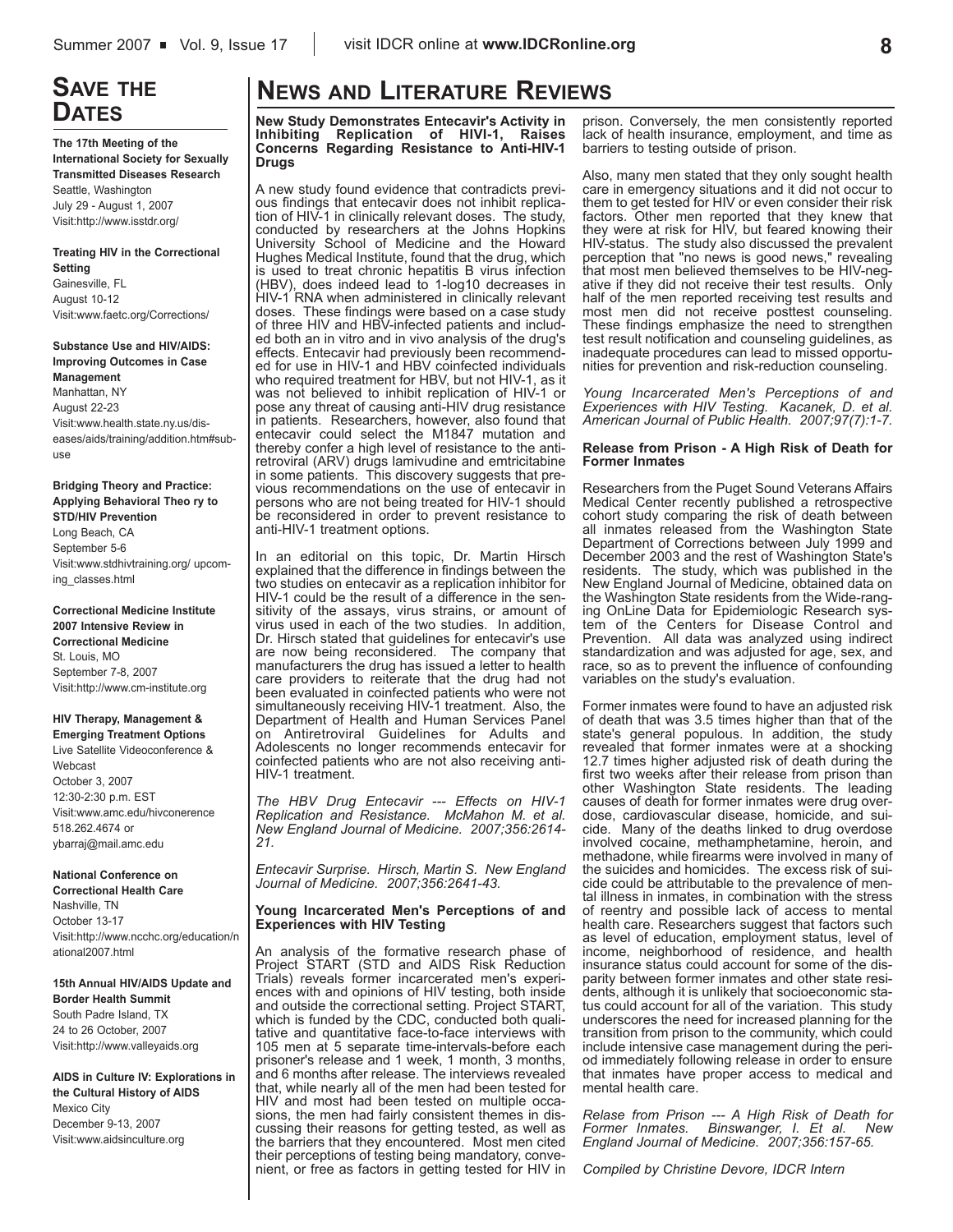## **SELF-ASSESSMENT TEST FOR CONTINUING MEDICAL EDUCATION CREDIT**

This activity has been planned and implemented in accordance with the Essential Areas and Policies of the Accreditation Council for continuing Medical Education through the joint sponsorship of Medical Education Collaborative, Inc. (MEC) and *IDCR*. MEC is accredited by the ACCME to provide continuing medical education for physicians.

Medical Education Collaborative designates this educational activity for a maximum of 1.25 AMA PRA Category 1 Credit(s)™. Physicians should only claim credit commensurate with the extent of their participation in the activity. Statements of credit will be mailed within 6 to 8 weeks following the program.

#### **Objectives:**

- The learner will understand effective HIV testing policies.
- The learner will understand the challenges to implementing HIV testing in correctional facilities.
- **. The learner will understand the new HIV testing policies recommended by the CDC in 2006.**
- 1. According to the authors of the main article, an effective HIV test ing policy upon incarceration is only needed if the following HIV clinical care services are provided within the correctional facility after diagnosis:
	- A. Initiation of HIV antiretroviral therapy for appropriate patients.
	- B. A baseline medical evaluation with a determination of CD4+ count and HIV plasma viral load.
	- C. Prophylaxis of opportunistic infections
	- D. Screening for other conditions including viral hepatitis, tuber culosis, and sexually transmitted infections
	- E. All of the above
- 2. Which of the following HIV testing policies do the authors of the main article support?
	- A. Mandatory upon entrance or and exit B. Voluntary, opt-out, routine testing offer
	- B. Voluntary, opt-out, routine testing offered upon entrance
	- C. Performed when clinically indicated or ordered by the court
	- D. Both A and C
- 3. Which of the following is NOT cited by Drs. Paar and Bick as a barrier to implementing routine HIV testing in correctional facilities?
	- A. The frequency with which incarcerated individuals move from facility to facility and the difficulty of tracking HIV-positive indi viduals through moves
- B. Employing an increased number of pre-test and post-test counselors
- C. Ensuring that every HIV-positive inmate has access to providers experienced in caring for HIV-positive patients
- D. The cost of HIV testing and counseling<br>E. Logistically impossible for prisoners to a
- Logistically impossible for prisoners to give informed consent
- 4. All are new HIV testing policies outlined by the CDC's new HIV testing recommendations from October 2006 EXCEPT:
	- A. Screening conducted after notifying the patient that an HIV test will be performed unless the patient declines (opt-out screening) is recommended in all health-care settings
	- B. General informed consent for medical care should be consid ered sufficient to encompass informed consent for HIV testing
	- C. Prevention counseling required
	- D. All of the Above
- 5. Which of the following is NOT cited by Altice and Kavasery as a challenge to implementing routine HIV testing in jails?
	- A. Reluctance of correctional health staff to provide testing and treatment for incarcerated individuals
	- B. Bearing cost associated with implementing testing and the care once HIV-positive individuals are identified
	- C. Ensuring confirmatory testing results for those who test pre liminarily positive
	- D. Choosing the optimal time to conduct testing

**In order to receive credit, participants must score at least a 70% on the post test and submit it along with the credit**  application and evaluation form to the address/fax number indicated. Statements of credit will be mailed within 6-8 weeks **following the program.**

#### **Instructions:**

- **k** Applications for credit will be accepted until
- July 31, 2008.
- Late applications will not be accepted.
- Please anticipate 6-8 weeks to recieve your certificate.

 $\bigcap$  MEDICAL EDUCATION COLLABORATIVE The Authority in Continuing Education

Please print clearly as illegible applications will result in a delay.

|                                                                            | <b>Please check which credit you are requesting COCME</b> or Non Physicians |                                                                                                                  |  |  |  |  |
|----------------------------------------------------------------------------|-----------------------------------------------------------------------------|------------------------------------------------------------------------------------------------------------------|--|--|--|--|
|                                                                            |                                                                             |                                                                                                                  |  |  |  |  |
|                                                                            | I certify that I participated in IDCR monograph - Summer 2007 Issue         | <b>Please Submit Completed Application to:</b>                                                                   |  |  |  |  |
| Please fill in the number of actual hours that you attended this activity. |                                                                             | <b>Medical Education Collaborative</b><br>651 Corporate Circle, Suite 104, Golden CO 80401                       |  |  |  |  |
|                                                                            |                                                                             |                                                                                                                  |  |  |  |  |
|                                                                            |                                                                             | Phone: 303-420-3252 FAX: 303-420-3259<br>For questions regarding the accreditation of this activity, please call |  |  |  |  |
|                                                                            |                                                                             | 303-420-3252                                                                                                     |  |  |  |  |